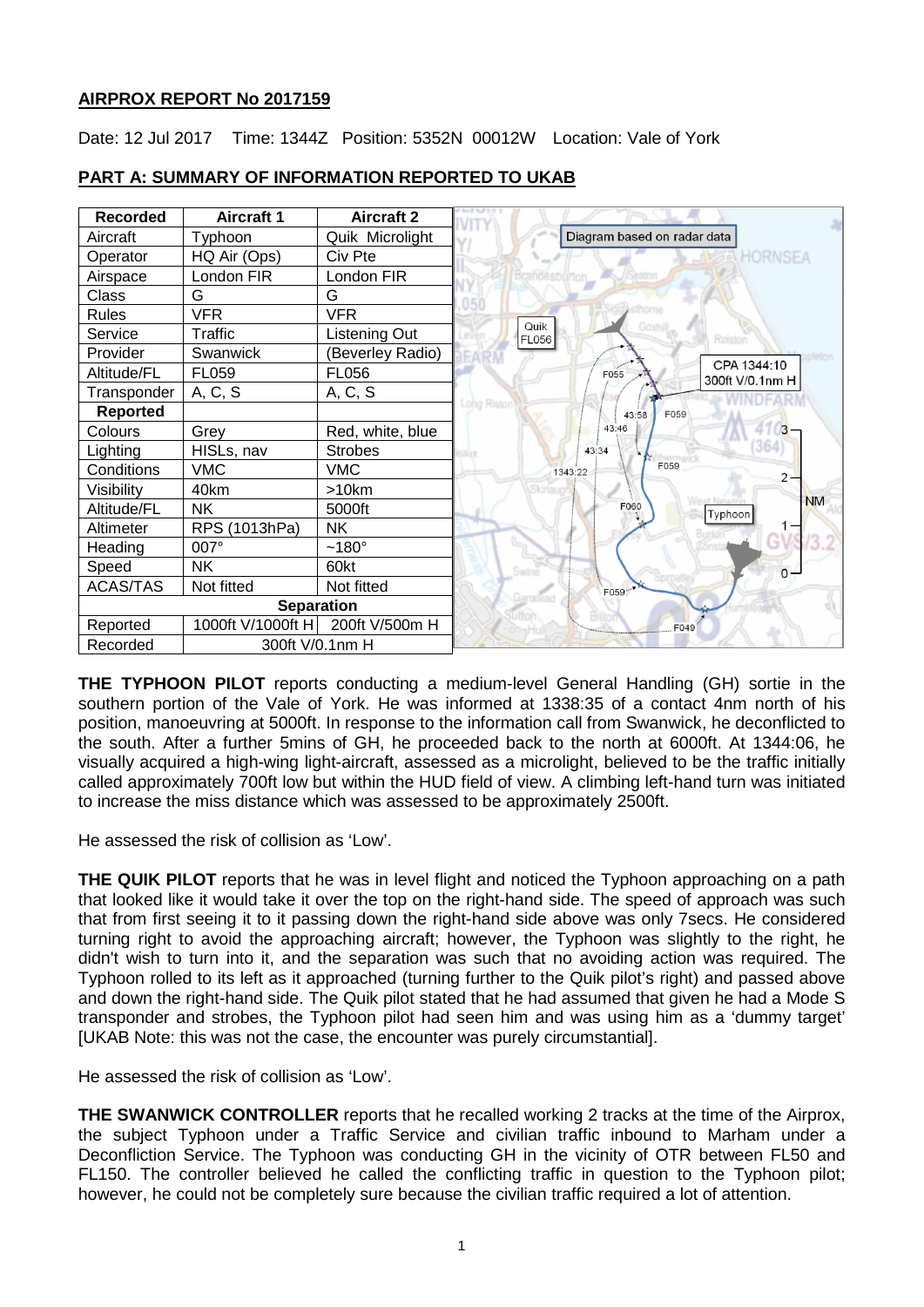**THE SWANWICK SUPERVISOR** reports that he was not aware the incident had occurred until he was informed the following day.

## **Factual Background**

The weather at Humberside was recorded as follows:

METAR EGNJ 121350Z 02011KT 9999 FEW028 SCT033 18/09 Q1020=

### **Analysis and Investigation**

## **Military ATM**

An Airprox occurred on 12 Jul 17 at approximately 1345hrs UTC, 15nm NE of Hull, between a Typhoon and a Microlight. The Typhoon was receiving Traffic Service (TS) while general handing as part of a pair; the Microlight was not in receipt of an Air Traffic Service (ATS). Figures 1-5 show the positions of the Typhoon and Microlight at relevant times during the Airprox. The screen shots are taken from a replay using the Claxby radar, which is utilised by Swanwick controllers.

The Swanwick NE Tac Controller passed Traffic Information to the Typhoon on the Microlight at 13:38:37, which led the Typhoon pilot to operate further to the south to deconflict.

At 13:40:42 (Figure 1), the Swanwick NE Tac Controller answered a landline call from Linton-on-Ouse ATC requesting information on an aircraft operating to the south west of the sector.



Figure 1: Geometry at 13:40:42 (Typhoon 6051; Microlight 7000)

At 13:41:27 (Figure 2), the Swanwick NE Tac Controller instructed the other aircraft on frequency (SSR 4650) to descend from FL230 to FL170.

At 13:43:04 (Figure 3), the Typhoon and Microlight were both general handling approximately 5- 6nm apart.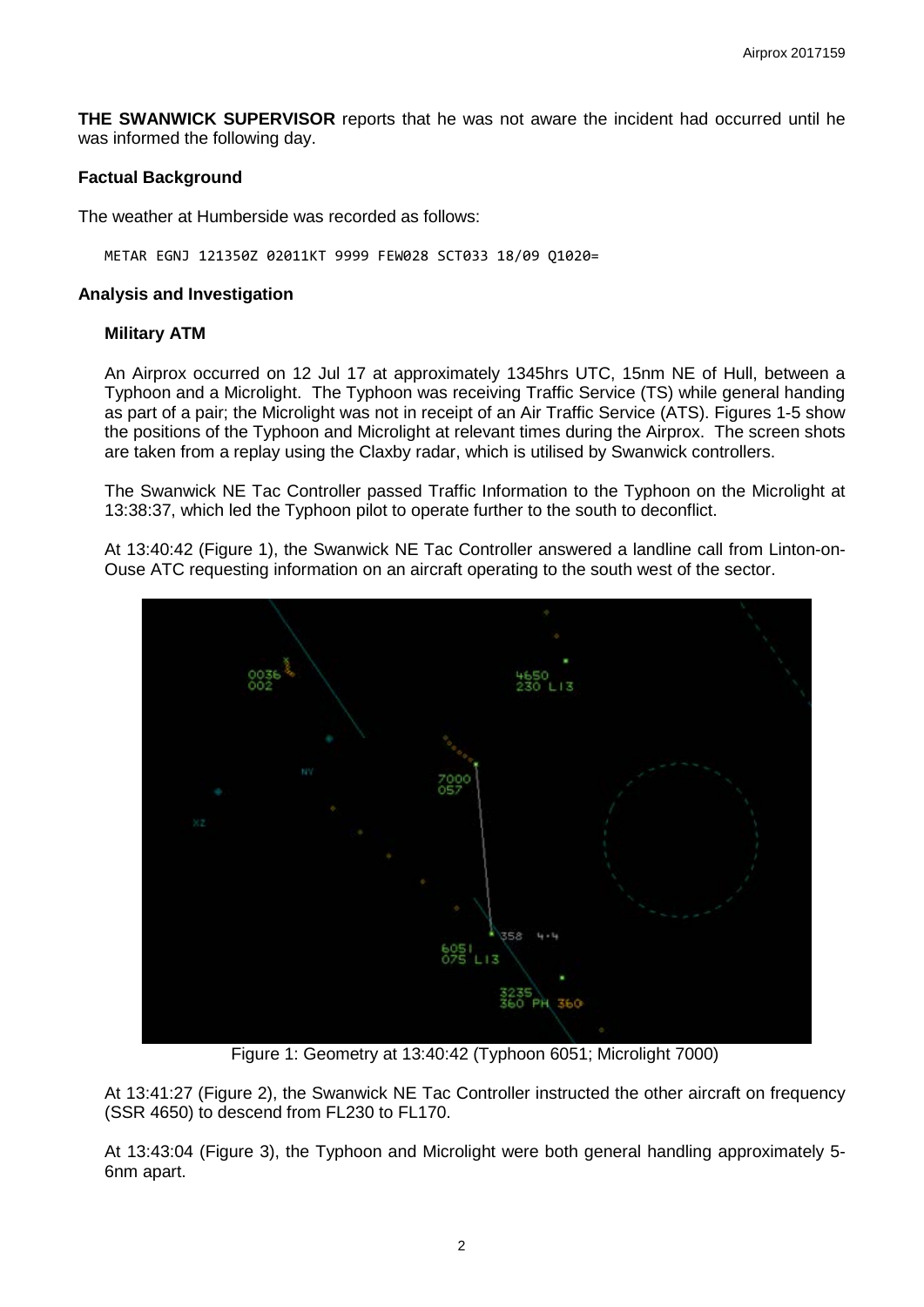

 Figure 2: Geometry at 13:41:27 Figure 3: Geometry at 13:43:04 (Typhoon 6051; Microlight 7000)



 Figure 4: Geometry at 13:43:29 Figure 5: Geometry at 13:44:07 (Typhoon 6051; Microlight 7000)

At 13:43:29 (Figure 4), the Typhoon and Microlight both turned towards each other and began closing distance. At 13:44:07 (Figure 5), the Typhoon and Microlight were at their closest point, with separation of approximately 0.5nm and 300ft.

When the Typhoon turned back north approximately 5mins after the initial Traffic Information it was then moving towards the Microlight (which had also begun to travel south). The controller did not update the Traffic Information. CAP 774 states that, when providing Traffic Service:

*The controller shall pass traffic information on relevant traffic, and shall update the traffic information if it continues to constitute a definite hazard, or if requested by the pilot. However, high controller workload and RTF loading may reduce the ability of the controller to pass traffic information, and the timeliness of such information.*

Although only controlling one other aircraft, the second aircraft was under a Deconfliction Service and ready to commence a slow descent into RAF Marham. With normal conditions giving high density of GA and military general handling traffic in the vicinity, providing a Deconfliction Service can create a high workload and it is believed to have drawn the Swanwick NE Tac Controller's attention away from the Typhoon such that the Traffic Information was not updated when the Typhoon turned back towards the microlight. That said, the Typhoon pilot remained responsible for his own collision avoidance.

### **UKAB Secretariat**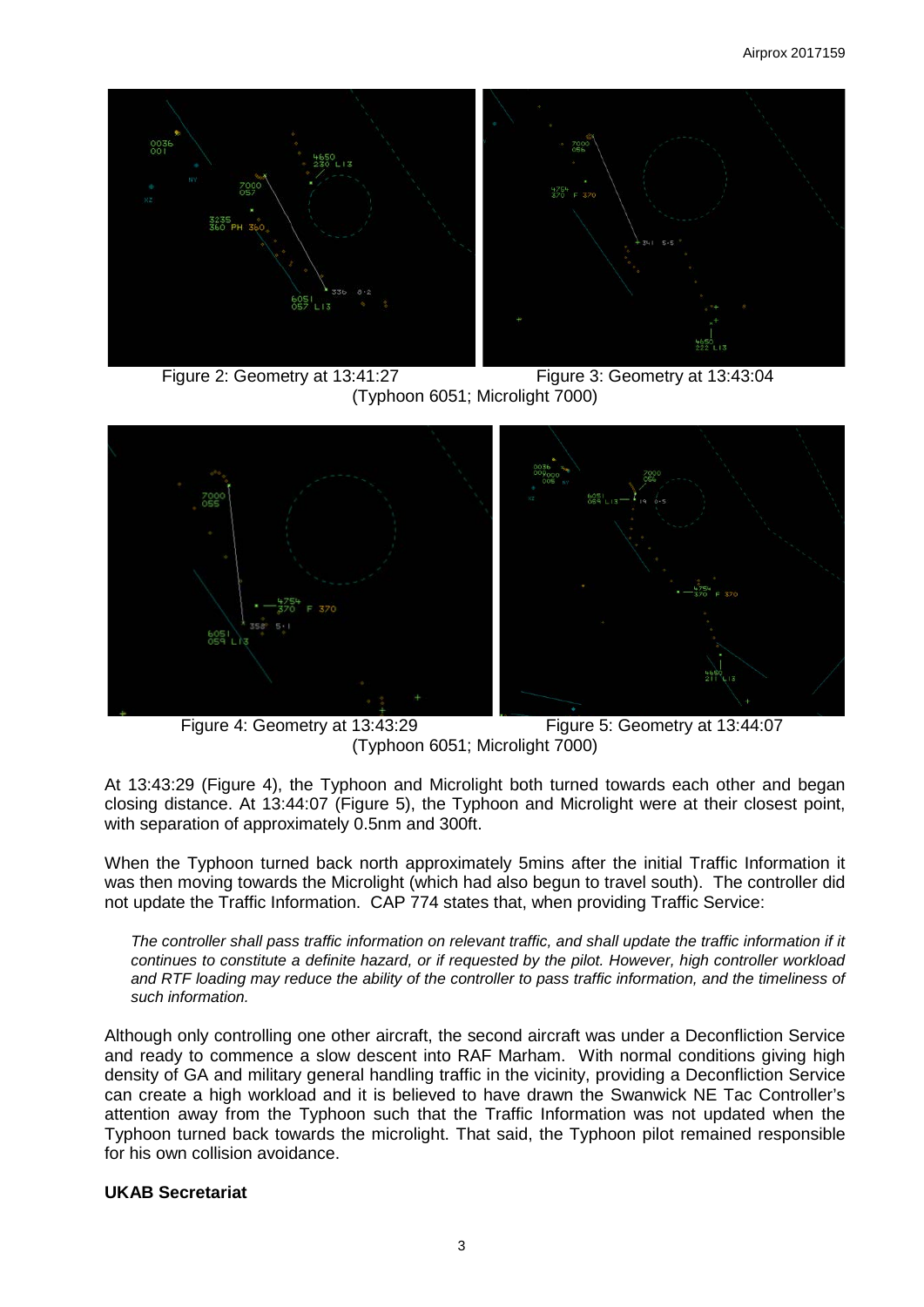The Typhoon and Quik pilots shared an equal responsibility for collision avoidance and not to operate in such proximity to other aircraft as to create a collision hazard<sup>[1](#page-3-0)</sup>. If the incident geometry is considered as head-on or nearly so then both pilots were required to turn to the right<sup>[2](#page-3-1)</sup>, notwithstanding their responsibility to avoid collision.

## **Comments**

## **HQ Air Command**

The Typhoon pilot had planned, briefed and authorised his sortie in accordance with all current regulations and orders. The area for conducting GH had been chosen on the basis of suitability and availability, the only other viable alternative being the East Anglia MTA which was already known to be busy.

Since neither the Typhoon nor the Quik involved in this Airprox was equipped with ACAS, there was no barrier of electronic conspicuity available. However, both aircraft were carrying transponders and thus the controller was initially able to issue TI on the Quik to the Typhoon pilot. Upon receipt of the initial information, the Typhoon pilot elected to manoeuvre to the south and could reasonably have expected updated TI once he turned north again approximately 5 minutes later. However, updated TI was not forthcoming as the controller was involved in delivering a Deconfliction Service to a civilian aircraft in an area of high GA traffic density. It is possible that this barrier could have been enhanced if the Quik pilot had elected to receive a surveillancebased ATS as he would then have been in a position to receive TI on the Typhoon from his controller. Ultimately both pilots saw each other's aircraft, the Typhoon pilot taking action to increase separation.

Finally, it should be noted that Typhoon pilots will not conduct training against civilian traffic unless all parties have been specifically briefed and authorised. Thus there is no likelihood that the Typhoon pilot in this encounter used the Quik as a 'dummy target'.

### **Summary**

An Airprox was reported when a Typhoon and a Quik microlight flew into proximity at 1344 on Wednesday 12<sup>th</sup> July 2017. Both pilots were operating under VFR in VMC, the Typhoon pilot in receipt of a Traffic Service from Swanwick and the Quik pilot not in receipt of a service.

## **PART B: SUMMARY OF THE BOARD'S DISCUSSIONS**

Information available consisted of reports from both pilots, radar photographs/video recordings, a report from the air traffic controller involved and reports from the appropriate ATC and operating authorities.

Board members commented that it was an unusual and welcome development that the microlight pilot had chosen to equip his aircraft with an SSR transponder; whilst there was no single solution to electronic conspicuity, fitment of a transponder could help. A military member commented that on this occasion the Quik pilot could also have created a barrier to mid-air conflict by obtaining a FIS, preferably a Traffic Service, and thereby probably have obtained Traffic Information on the Typhoon. Some members agreed, and thought that the Quik pilot should have obtained a service given his position and altitude close to an AIAA, others commented that the practicalities were that ATC would soon get swamped by pilots calling for a service that would be unlikely to be able to be provided due to the numbers of aircraft present. The Board enquired as to whether the Typhoon's radar could have provided a warning based on general surveillance of transponder replies, including the microlight's transponder signal. However, it was established that this was not the case other than if the Quik was

l

<span id="page-3-0"></span><sup>1</sup> SERA.3205 Proximity.

<span id="page-3-1"></span><sup>2</sup> SERA.3210 Right-of-way (c)(1) Approaching head-on.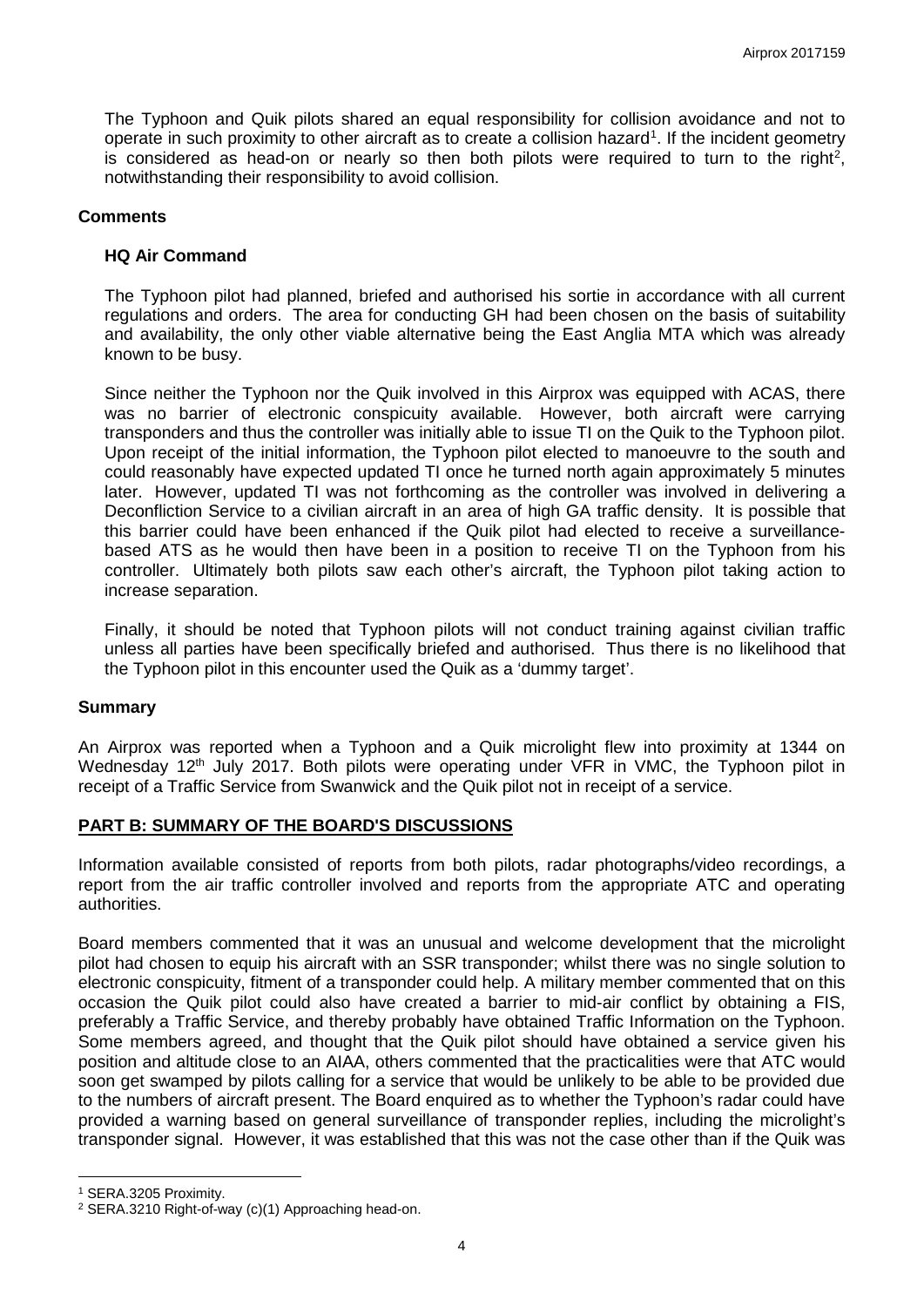specifically being interrogated by the radar, which was not the case at the time; a military member was clear in pointing out that civilian aircraft are not targeted by UK military aircraft unless in an Air Policing role or by prior agreement and after extensive briefing. In the event, the Quik pilot saw the Typhoon first and, although he assessed that no avoiding action was required, it was felt that a turn to present a changing aspect could have aided visual identification by the Typhoon's pilot. For his part, the Typhoon pilot had commendably increased his planned base height based on previous Traffic Information and saw the microlight in time to commence avoiding action, although the separation at CPA was significantly less than that assessed by him.

Turning to the Swanwick controller, members agreed that although the workload had not been excessive, his capacity had probably been taken up by the higher service being provided to the civilian aircraft, and he had therefore not been able to provide Traffic Information to the Typhoon pilot when he turned north towards the microlight. Members emphasised that although this had been a contributory factor, this situation was entirely within the mandate of a Traffic Service and served as a timely reminder to all as to the limitations of such a service.

Given that both pilots probably saw each other as early as prevailing circumstances permitted, members agreed that the cause was best described as a conflict in Class G resolved by the Typhoon pilot. There was some debate as to the risk, with some members feeling that the rate of closure was such that safety had been much reduced. However, the issue was taken to a vote and the majority of the Board decided on risk Category C (no risk of collision) on the basis that the Quik pilot had seen the Typhoon at range and that the Typhoon pilot had had the opportunity to take more decisive avoiding action than he did if he had considered the aircraft to be on a collision course.

## **PART C: ASSESSMENT OF CAUSE, RISK AND SAFETY BARRIERS**

Cause: A conflict in Class G resolved by the Typhoon pilot.

Contributory Factors: The Swanwick controller could not provide updated Traffic Information.

Degree of Risk: C.

### Safety Barrier Assessment<sup>[3](#page-4-0)</sup>

In assessing the effectiveness of the safety barriers associated with this incident, the Board concluded that the key factors had been that:

### **ANSP:**

l

**Situational Awareness and Action** were assessed as **partially effective** because the controller's workload precluded updated Traffic Information when the Typhoon turned north.

### **Flight Crew:**

**Situational Awareness and Action** were assessed as **partially effective** because neither pilot had SA on the other aircraft until visual contact.

**See and Avoid** were assessed as **partially effective** because the Typhoon pilot saw the microlight at a late stage.

Safety barrier assessment overleaf.

<span id="page-4-0"></span><sup>&</sup>lt;sup>3</sup> The UK Airprox Board scheme for assessing the Availability, Functionality and Effectiveness of safety barriers can be found on the [UKAB Website.](http://www.airproxboard.org.uk/Learn-more/Airprox-Barrier-Assessment/)